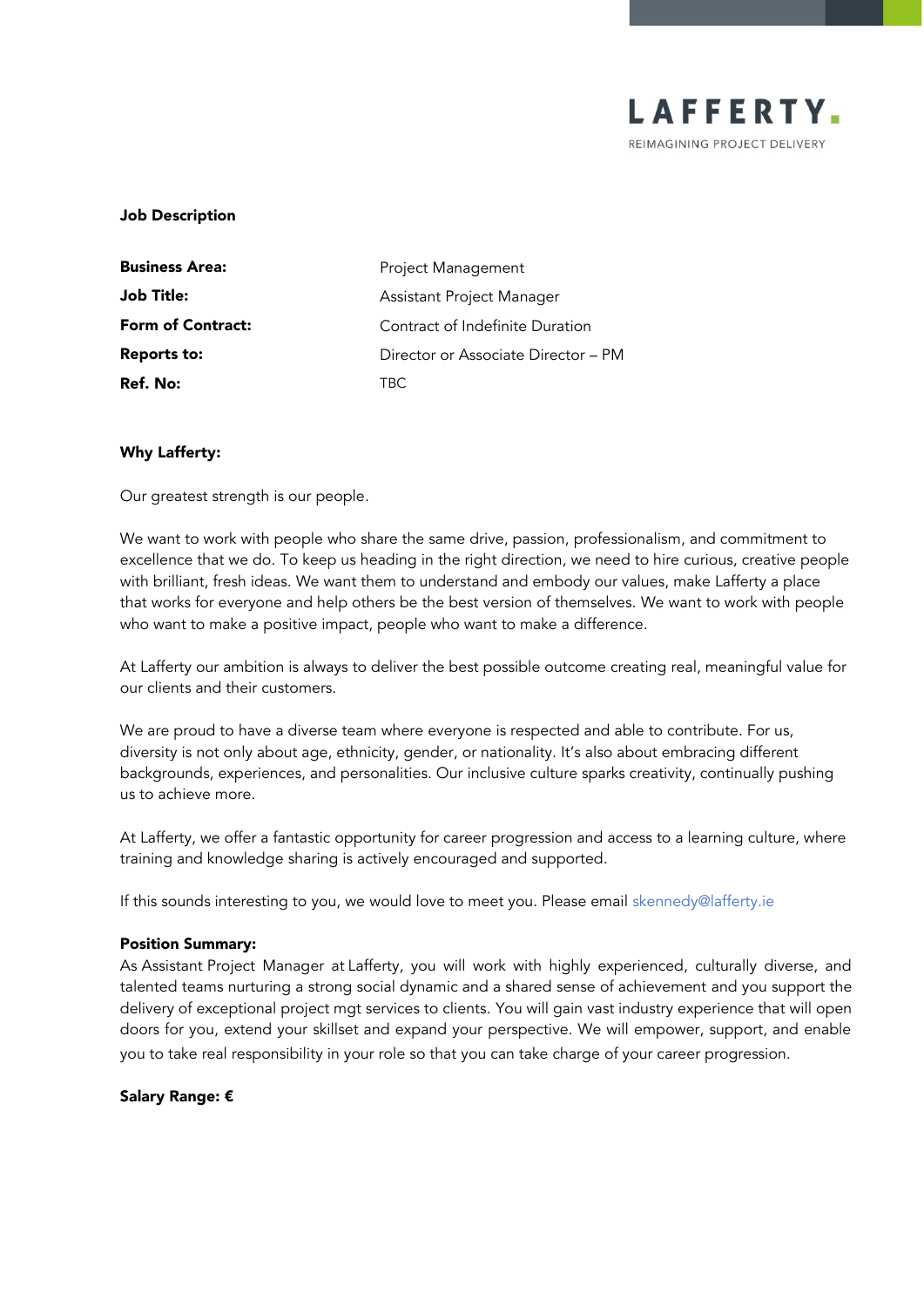

## Principal Duties and Responsibilities:

### Pre-Contract

- Understand scope of work, priorities & KPIs
- Gain a clear understanding of project brief & support the comms, verification, and control of scope
- Assist in the development of the PEP. Fully understand role in execution of project. Raise queries if needed.
- Assist in preparing the RFP and appointments.
- Understand the key design, value engineering, processes etc. and support on such activities.
- Understand H&S obligations in design and construction and our role in same.
- Provide programme development and mgt support.
- Assist in the preparation of a procurement strategy report where required and assist in managing the process to ensure best value for the project.

# Post Contract

- Support in actively managing the project in construction through tracking planned v actual progress.
- Proactive management and reporting across design, cost, time, safety, and quality aspects.
- Develop and manage relationships.
- Ensure project has been closed out according to best practice, client satisfaction and scope of work

## The People

- Liaise with team members and ensure clarity of roles. Escalate any concerns. Ensure Lafferty values of professionalism, teamwork, commitment, and growth are maintained.
- Interact professionally with client staff, proactively identify, and raise issues, ensure updates provided in line with project requirements.
- Proactively identify and escalate any issues with the appropriate Lafferty person.
- As appropriate, liaise with relevant  $3<sup>rd</sup>$  parties, ensuring all interactions in line with project requirements. Proactively identify and escalate any concerns.

# The Process and Technology

- Maintain timesheets (weekly) and manage actual time in line with planned resourcing where possible. Keep line manager updated.
- Support the tracking of financial progress and provide information where needed.
- Contribute to internal working groups and bring forward ideas for improvement and innovation.

# The Business

- Contribute to internal strategy/working groups as required.
- Further develop and maintain existing client/third party relationships. Leads to repeat business and recommendations.